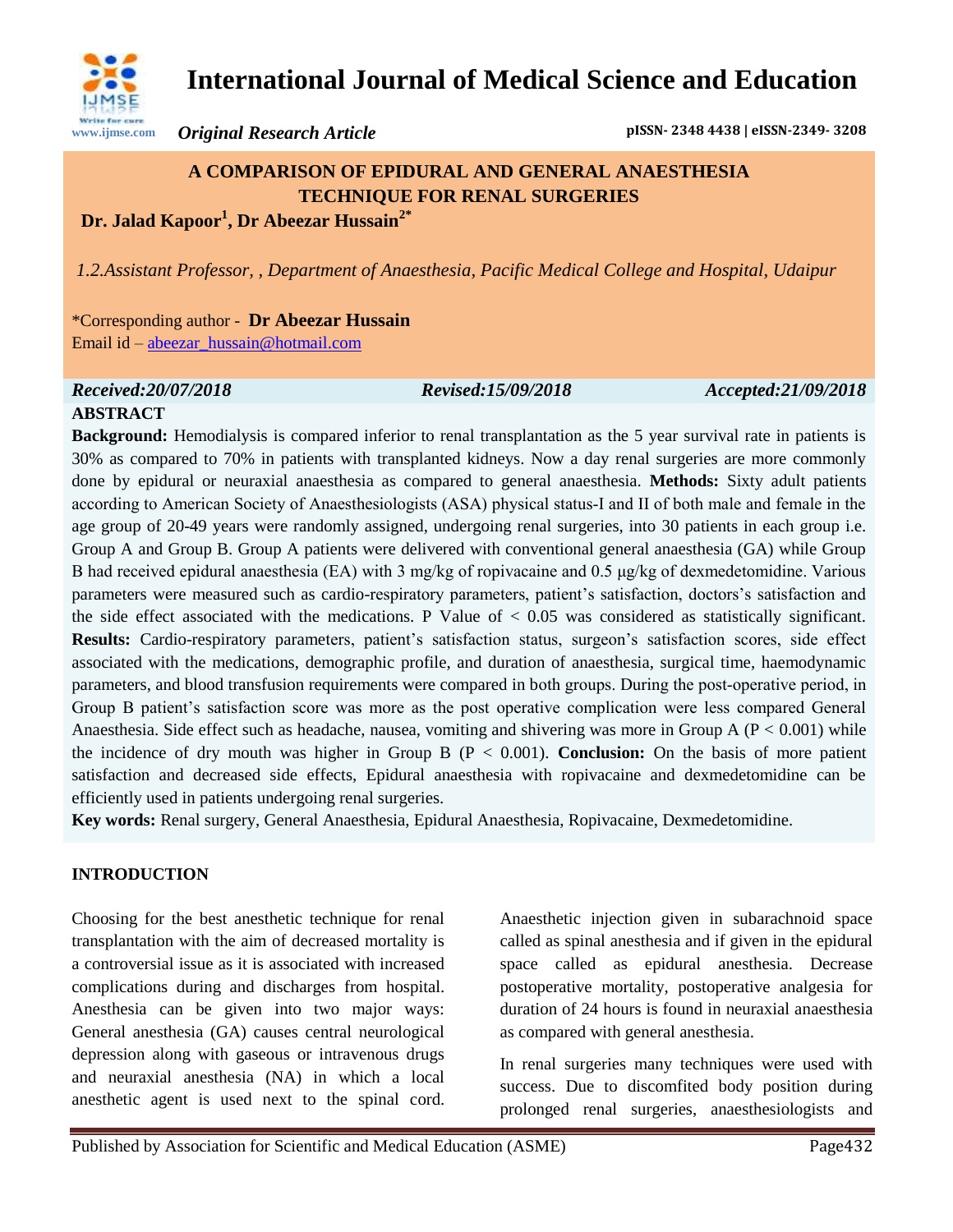surgeons recommended general anaesthesia as to avoid use of sedative agents along with NA, however superior muscle relaxation and controlled diaphragmatic motion during the surgery is a better point in favor of GA. **(1)**

Recent studies have shown that NA can be safely used for renal surgeries including donor nephrectomy, renal transplantation etc. **(1,2)** as more haemodynamic stability was recorded in various studies along with minimal blood loss, very less chances of blood transfusion, lower toxicity from anaesthetic agents, good post‑operative pain relief and fewer postoperative complications. **(3)**

Dexmedetomidine, the  $\alpha$ 2-adrenoceptor agonist, can be used as premedication, also act as an anaesthetic adjuvant for GA and NA, as well as for post-operative sedation and analgesia  $(4 - 8)$  in the clinical practice. It is used as an epidural adjuvant along with cardio respiratory stability and more sedation compared to clonidine. **(6, 7)**

Dexmedetomidine used recently for awake fiberoptic intubation in infections or anatomical distortions of upper airway, having no effect on reflexes of airway therefore chances of aspiration are minimal in nature. **(9, 10, 11)**

It is used as adjuncts to local anaesthetics in neuraxial anaesthesia, improves the quality of the block. **(6, 7)** It is free of the side-effects associated with the use of opioids in neuraxial anaesthesia such as pruritis, nausea, vomiting, urinary retention, respiratory depression etc. **(4)** Its metabolism occurs through direct glucuronidation and by cytochrome P450 in the liver while in urine and feces minimal drug excreted unchanged. **(8)** Keeping in view of the above a prospective, randomized, comparative study was undertaken to see the effect of under GA or epidural anaesthesia with ropivacaine and dexmedetomidine in patients undergoing elective renal surgeries.

The aim of the study was to compare patient's satisfaction status, surgeon's satisfaction scores, demographic profile, duration of anaesthesia, surgical time, and requirement of blood transfusion in both groups. The secondary outcome was to compare the haemodynamic parameters and the side-effects associated with the two anaesthesia techniques.

#### **MATERIAL AND METHODS**

After taking permission from the Institutional Ethical Committee (IEC), Sixty adult patients according to American Society of Anaesthesiologists (ASA) physical status‑I and II of both male and female in the age group of 20-49 years undergoing renal surgeries (pyelo-lithotomy, ureterolithotomy, and nephrectomy) were randomly assigned to two groups i.e. Group A and Group B of 30 patients each, were included in the study.

Exclusion criteria included patients with diabetes mellitus, uncontrolled hypertension, advanced heart block and with ventricular dysfunction, obesity, severe pulmonary disease, hepatic impairment, deranged coagulation profile, cerebrovascular disorder, pregnant women and refusal for epidural anaesthesia.

All the cases were premedicated with oral alprazolam 0.25 mg and oral ranitidine 150 mg a night before and two hour prior on the morning of surgery. Cases were counseled thoroughly and explained about the nature of study in the pre‑operative evaluation before taking the written consent.

In group A patients conventional general anaesthesia (GA) was used while in group B epidural anaesthesia (EA) with 3 mg/kg of ropivacaine and 1 μg/kg of dexmedetomidine was used. ECG recording, blood pressure monitoring, urine output, respiratory rate along with pulse oximetry was also done.

In Group A, induction of anaesthesia was facilitated with the use of Propofol 2mg/kg, Butorphanol 0.02 mg/kg, isoflurane, oxygen and vecuronium 0.1 mg/kg to achieve endotracheal intubation with desired size tube. Lateral kidney position was targeted with usual precautions. Anaesthesia should be maintained with isoflurane (1 MAC), nitrous oxide with oxygen (60:40 ratio) and vecuronium as and when required. Before the end of surgery, tapering of isoflurane and nitrous oxide were done and on skin closure these drugs were stopped. For post-operative analgesia IV infusion of diclofenac sodium was given. Neostigmine and glycopyrrolate were given for residual muscle blockade. Endotracheal tube was removed and patient was shifted to recovery room for  $4 - 6$  hours, side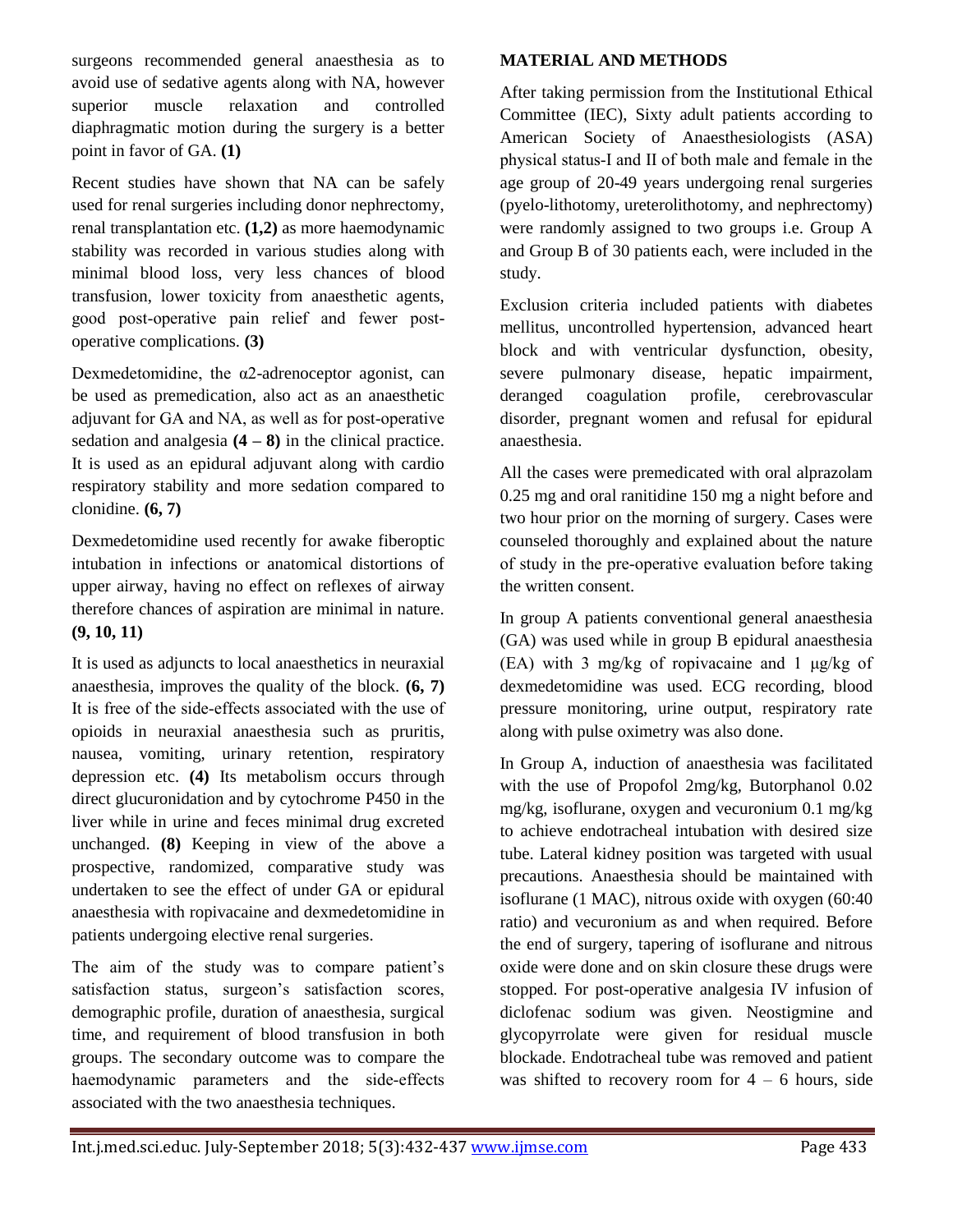effect and vital parameter were measured along with postoperative pain management.

In Group B, epidural space was identified in L2-L3 or L3-L4 intervertebral space, in sitting position with 18G Touhy needle with loss of resistance to air technique. 2% lignocaine quantity 3ml along with adrenaline was taken and inserted in epidural space, epidural catheter secured  $3 - 5$  cm in epidural space, and finally patient was placed in supine position. 3 mg/kg of ropivacaine (max. 150 mg) and 0.5 μg/kg of dexmedetomidine was injected in epidural space. For assessment of sensory level bilateral pin prick method and for motor assessment modified Bromage scale was used  $(0 = no block, 1 = inability to raise extended)$ leg,  $2 =$  inability to flex the knee and  $3 =$  inability to flex ankle and foot).

Rectus abdominis muscle (RAM) score was used to assess 10, 20, and 30 min after the injection as criteria for surgery of which minimum score of 3 was required.

**Table -1:** RAM score for abdominal muscles

| <b>Muscle</b><br>power % | <b>RAM Score</b> | Crieteria                                                                                     |
|--------------------------|------------------|-----------------------------------------------------------------------------------------------|
| 100                      | 0                | Able to rise from supine to<br>sitting position with hands<br>behind head                     |
| 80                       | 1                | Can sit only with arms<br>extended                                                            |
| 60                       | 2                | Can lift only head and<br>scapulae off bed                                                    |
| 40                       | 3                | Can lift only shoulders off<br>bed                                                            |
| 20                       | 4                | An increase in abdominal<br>muscle tension can be felt<br>during effort; no other<br>response |
| 0                        | 5                | Full abdominal muscle<br>relaxation                                                           |

The criteria for surgeon's satisfaction included the surgical field bleeding, post operative analgesia, muscle relaxation and immobility of patient. Patient **Table – 2:** The demographic variables in the Group A and B satisfaction criteria included any pain or discomfort during surgery and in the post-operative period. These scores were measured by the questionnaires prepared during the planning stage of the study.

Side effects were measured in intra operative as well as post operative period such as respiratory depression, shivering, headache, nausea and vomiting, and dry mouth

At the end of the study, all the data were subjected to statistical evaluation by Statistical Package for Social Sciences (SPSS) version 17 and data were expressed as mean and standard deviation.  $P < 0.05$  was considered statistically significant while  $P < 0.001$  as highly significant.

#### **RESULTS**

Demographic characteristics such as gender, age, BMI, ASA physical status, surgery duration, time of anaesthesia were compared in 60 patients divided in two groups and no significant difference was observed [Table 2].

The surgical conditions were excellent to fair in the majority of the patients in both groups. In 10% in Group A and 3.33% in Group B, adequate muscle relaxation was not achieved and the surgeon was not satisfied [Table 3].

Besides intra‑operative evaluation exclusively in Group B, post-operative satisfaction scores were also recorded in both groups. Most of patients were satisfied with anaesthesia administered. The patient satisfactory scores were significantly higher in Group B as compared with Group A on overall statistical evaluation ( $P = 0.029$ ).

Fewer side effects were observed in Group B as compared with Group A [Table 4]. Respiratory depression and headache was comparable in the post-operative period in both groups ( $P = 0.53$ ). The other side‑effects such as, nausea and vomiting, and shivering were observed more frequently in Group A patients. However, the incidence of dry mouth was much higher in Group B patients (30%) as compared with Group A patients (10%) which were highly significant on statistical analysis  $(P < 0.001)$ .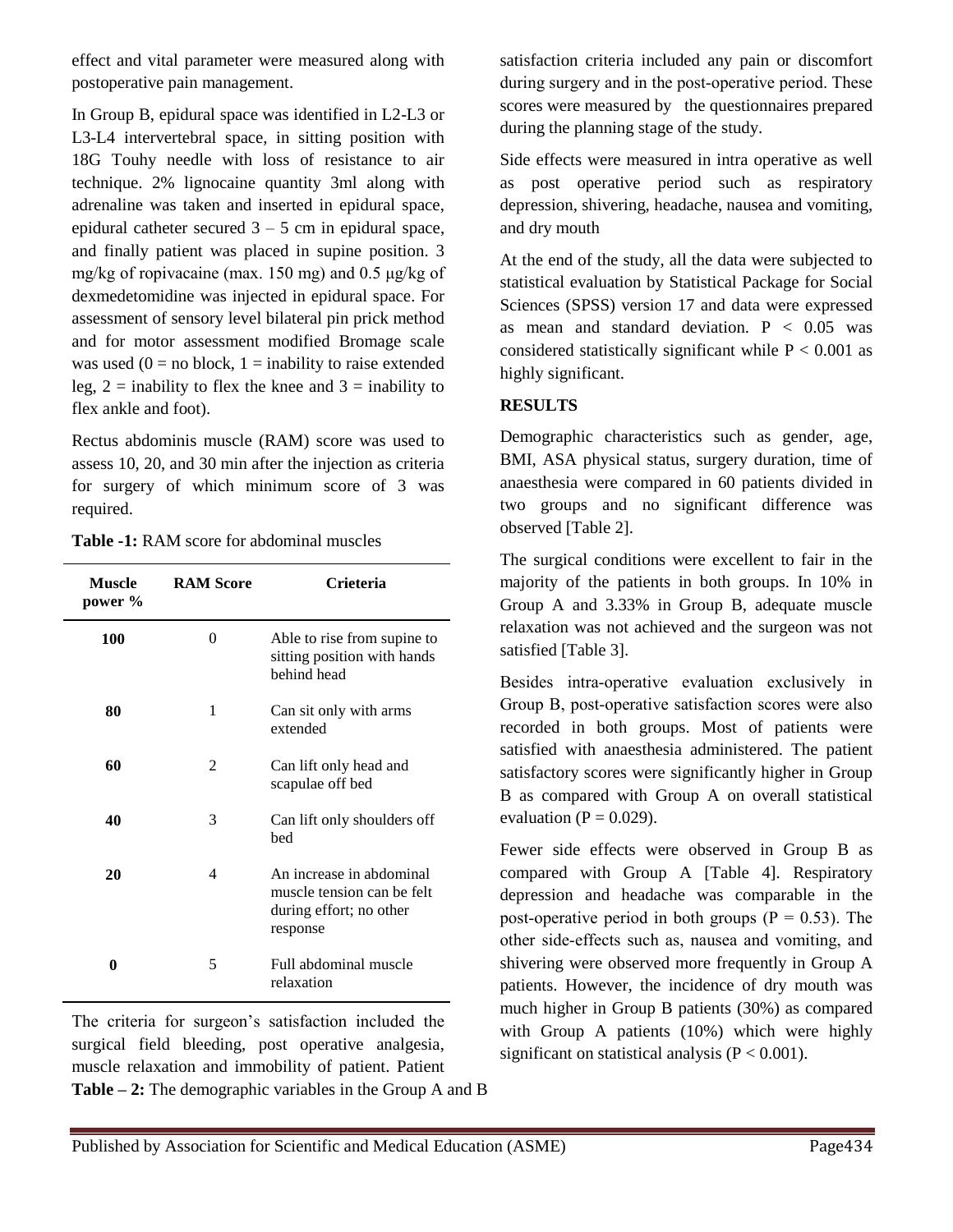| <b>Demographic variables</b>                        | Mean $+$ SD (n = 30) |              | <b>P</b> value |
|-----------------------------------------------------|----------------------|--------------|----------------|
|                                                     | Group A              | Group $B$    |                |
| Age (in years)                                      | $41.9 + 7.3$         | $43.8 + 8.6$ | 0.53           |
| Gender (male/female)                                | 18/12                | 21/9         | 0.63           |
| <b>ASA(American Society for Anaesthesiologist)-</b> | 17/13                | 19/11        | 0.54           |
| physical status (I/II)                              |                      |              |                |
| <b>BMI</b> (Body mass index)                        | $25.7 + 1.6$         | $25.3 + 1.2$ | 0.79           |
| <b>Duration of surgery</b>                          | $106 + 34$           | $98 + 38$    | 0.56           |
| Total anaesthesia time                              | $118 + 49$           | $123 + 43$   | 0.24           |

**Table – 3:** Surgeons satisfaction score and patient satisfaction score

| <b>Satisfaction</b> | <b>Grade of</b>     | $N = 30$ |                | P value |
|---------------------|---------------------|----------|----------------|---------|
| score               | <b>Satisfaction</b> | Group A  | Group B        |         |
|                     |                     |          |                |         |
| Surgeon             | Excellent           | 22       | 21             | 0.51    |
| satisfaction        | Good                | 4        | 6              | < 0.001 |
| score               | Fair                |          | $\overline{2}$ | < 0.001 |
|                     | Poor                | 3        |                | 0.03    |
| <b>Patient</b>      | Extremely satisfied | 24       | 23             | 0.68    |
| satisfaction        | Satisfied           | 2        | 4              | 0.029   |
| score               | Not satisfied       | 4        |                | 0.43    |

**Table – 4**: Side effect profile of patients in Group A and Group B

| $n = 30$ |         | P value |
|----------|---------|---------|
| Group A  | Group B |         |
| 9        | 2       | < 0.001 |
| 6        | 3       | < 0.001 |
| 2        | 2       | 0.53    |
| 3        | 9       | < 0.001 |
|          |         | 0.53    |
|          |         |         |

#### **DISCUSSION**

The main criteria for choosing an anesthetic technique for any type of surgical procedure are better post – operative analgesia, easy and fast recovery leading to ambulation, minimal intra-operative loss of blood, hemodynamic parameter stability along with less chance of side effects such as respiratory depression, cough, headache, nausea and vomiting, shivering etc. **(13)**

Due to discomfited position used for renal surgery which can be prolonged in nature also, in such condition general anesthesia (GA) is the most popular technique used in such circumstances. Regional Anesthesia supplemented with good sedation has been advocated recently because it is devoid of side effects compared to general anesthesia. **(1)**

Kazimirov VG et al has documented that in patients with disturbed/ deranged renal function test, epidural anesthesia was the main stay of anesthesia compared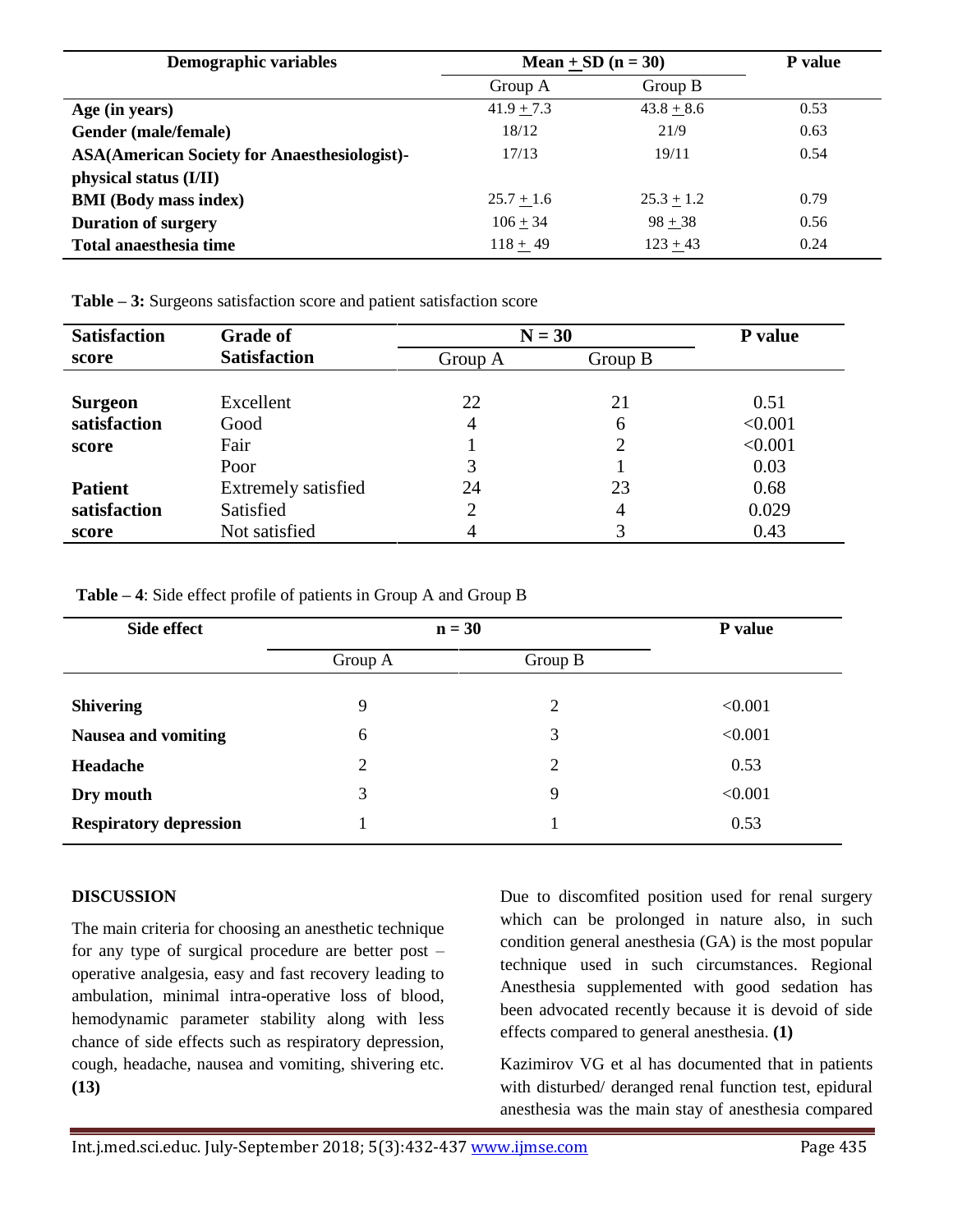to GA. **(14)** Such type of studies are more beneficial in patients undergoing renal surgeries caused due to trauma etc. **(15)** GA is most commonly associated with some minor side effects such as nausea and vomiting leading to a very unpleasant experience undergoing renal surgeries. **(16)** It also carries some major and life threatening complication such as need of analgesia in post-operative period, over sedation, stress, airway difficulty both during extubation and intubation, cardiac complication, restlessness, agitation, awareness during surgical procedures, added contribution for other co morbid conditions etc.

Patient comfort and effective neuraxial anaesthesia during the surgical procedure can be produced with the addition of dexmedetomidine to ropivacaine. Surgical conditions and patient satisfaction scores were comparable in both groups. Two different doses of dexmedetomidine  $(0.5\mu g/kg$  and  $1 \mu g/kg$  were used to see the hemodynamic changes occurred in case of tracheal intubation and effectiveness. **(17)**

There were no statistically significant change in the heart rate, blood pressure, respiratory rate and oxygen saturation during the surgery as compared to baseline with the exception that of difficulty in extubation and intubation during GA in patients with same demographic profile along with hemodynamic stability. Previous studies have reported that RA is effective and safe in donor nephrectomy and transplantation of kidney when they compared it with the combined spinal epidural anaesthesia and GA except the only disadvantage of sensory blockade level which can be unpredictable and hemodynamic instability. **(1, 2)** As in case of ropivacaine good hemodynamic stability is the advantage and in case of dexmedetomidine there is excellent property of sedation.

Dexmedetomidine used as an adjuvant to epidural local anesthetics as compared to clonidine and fentanyl, has shown to shorten the duration and onset of sensory block as well as motor block, also associated with postoperative sensory analgesia of to anesthetic agent. **(18, 19)** In studies comparing neuraxial and general anesthesia, during post operative period no significant change was observed in acse of Surgeon's satisfaction score. **(20)**

In both groups no typical headache along with any inconvenience in cranial region (6.67% in Group A vs.  $6.67\%$  in Group B) was included in the side-effect profile and was clubbed under headache. The only statistically and clinically significant side-effect observed in Group B patients as compared to Group A patients was a higher incidence of dry mouth (30%) during later part of intra-operative and early part of the post-operative period. The typical side effect of  $\square$ -2 agonist is dry mouth as observed by various authors in their studies after the use of Dexmedetomidine as well as clonidine can be relieved by wetting of lips with water.

Dexmedetomidine provided excellent sedation, less use of other local anaesthetics, post operative analgesia, fast onset and sleeping nature of patient intra operatively. **(6, 7)** Pain (38%), nausea and vomiting (16%) and shivering (22%) was found in Group A patients postoperatively while in case of shivering it was even high when it was used with butorphanol also. The lower incidence of shivering in Group B patients can probably be explained on the basis of anti‑shivering properties of dexmedetomidine in patients undergoing laproscopic surgeries. **(21)**

As Dexmedetomidine eliminated by hepatic metabolism and found unchanged in urine so it can be used in patients with compromised renal function and abnormalities as renal blood flow and renal clearance have no role in its metabolism but cannot be used in patients with hepatic dysfunction. **(22)** In various studies it was found that Dexmedetomidine is with no respiratory depression so useful in patients with respiratory insufficiencies. **(23, 24, 25)**

### **CONCLUSION**

Use of Ropivacaine and Dexmedetomidine in patient undergoing renal surgeries is effective and safe in reference to sedation and epidural analgesia. It can be used in perioperative care and relieving chronic pain therefore it can be very helpful agent for an anaesthesiologist due to wide applications in which it can be used.

#### **REFERENCES**